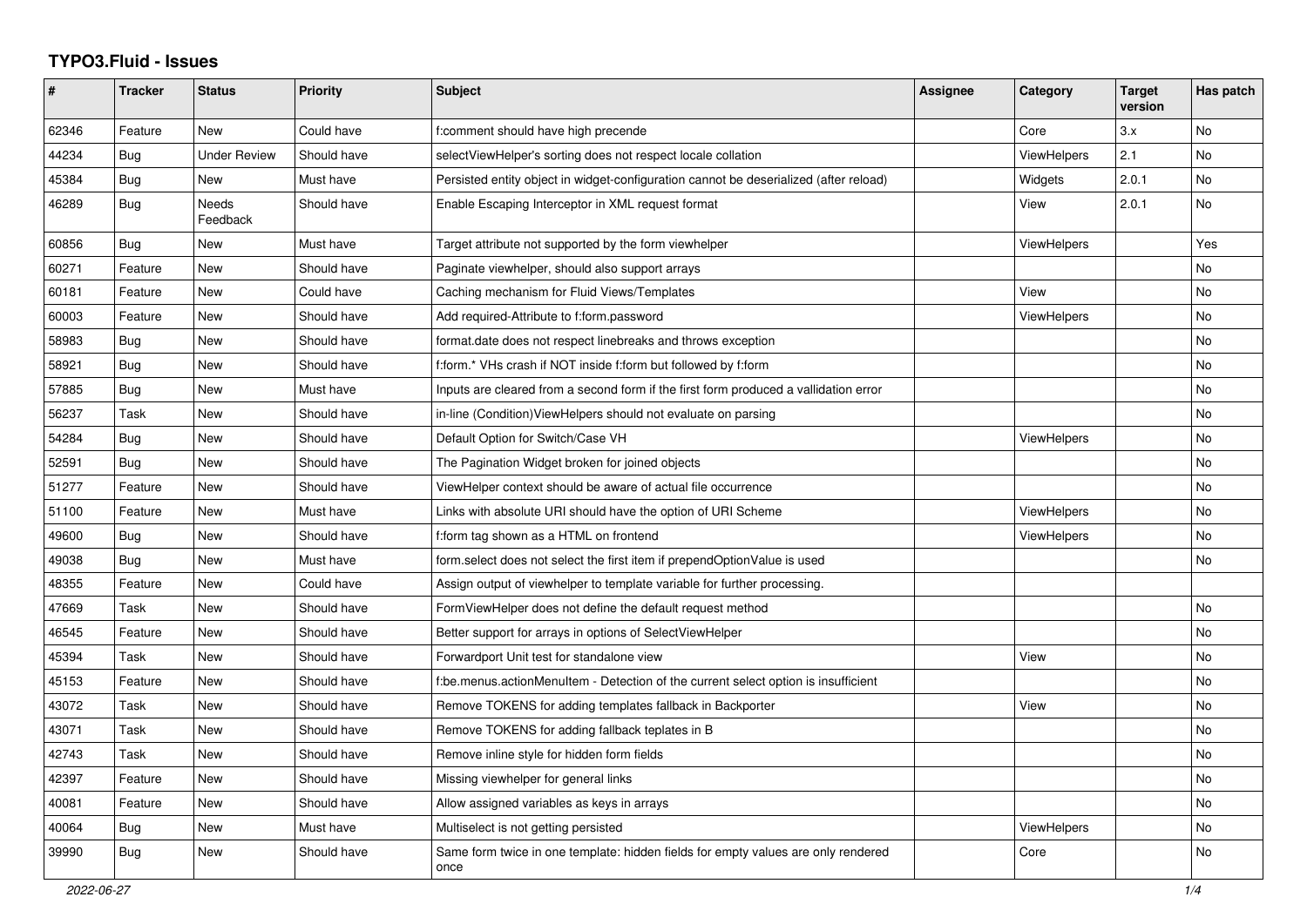| #     | <b>Tracker</b> | <b>Status</b> | <b>Priority</b>      | Subject                                                                                                     | <b>Assignee</b> | Category    | <b>Target</b><br>version | Has patch |
|-------|----------------|---------------|----------------------|-------------------------------------------------------------------------------------------------------------|-----------------|-------------|--------------------------|-----------|
| 39936 | Feature        | New           | Should have          | registerTagAttribute should handle default values                                                           |                 | ViewHelpers |                          | No        |
| 38369 | Bug            | New           | Must have            | Resource ViewHelpers should not fall back to request package                                                |                 | View        |                          | No        |
| 38130 | Feature        | New           | Should have          | Checkboxes and multiple select fields should have an assignable default value                               |                 |             |                          | No        |
| 37619 | <b>Bug</b>     | New           | Should have          | Fatal Error when using variable in name attribute of Section ViewHelper                                     |                 | ViewHelpers |                          | No        |
| 36655 | Bug            | New           | Should have          | <b>Pagination Links</b>                                                                                     |                 | Widgets     |                          | No        |
| 36559 | Feature        | New           | Could have           | New widget progress bar                                                                                     |                 |             |                          | Yes       |
| 36410 | Feature        | New           | Should have          | Allow templates to send arguments back to layout                                                            |                 | ViewHelpers |                          | No        |
| 34309 | Task           | New           | Could have           | Unknown ViewHelpers cause exception - should be handled more graceful                                       |                 | ViewHelpers |                          | No        |
| 33215 | Feature        | New           | Should have          | RFC: Dynamic values in ObjectAccess paths                                                                   |                 |             |                          | No        |
| 32035 | Task           | New           | Should have          | Improve fluid error messages                                                                                |                 | Core        |                          | Yes       |
| 31955 | Feature        | New           | Should have          | f:uri.widget                                                                                                |                 | Widgets     |                          | No        |
| 30937 | <b>Bug</b>     | New           | Should have          | CropViewHelper stringToTruncate can't be supplied so it can't be easily extended                            |                 | ViewHelpers |                          | Yes       |
| 30555 | Feature        | New           | Could have           | Make TagBuilder more extensible                                                                             |                 | Core        |                          | No.       |
| 28554 | Bug            | New           | Should have          | (v4) implement feature flag to disable caching                                                              |                 |             |                          | No        |
| 28553 | <b>Bug</b>     | New           | Should have          | improve XHProf test setup                                                                                   |                 |             |                          | No        |
| 28552 | <b>Bug</b>     | New           | Should have          | (v5) write ViewHelper test for compiled run; adjust functional test to do two passes<br>(uncached & cached) |                 |             |                          | No        |
| 28550 | Bug            | New           | Should have          | (v4) make widgets cacheable, i.e. not implement childnodeaccess interface                                   |                 |             |                          | No        |
| 28549 | Bug            | <b>New</b>    | Should have          | make widgets cacheable, i.e. not implement childnodeaccess interface                                        |                 |             |                          | No        |
| 27607 | <b>Bug</b>     | New           | Must have            | Make Fluid comparisons work when first element is STRING, second is NULL.                                   |                 | Core        |                          | No        |
| 26664 | Task           | New           | Won't have this time | Clean up Form ViewHelpers                                                                                   |                 | ViewHelpers |                          | No        |
| 26658 | Task           | New           | Won't have this time | Make Form ViewHelpers consistent                                                                            |                 | ViewHelpers |                          | No        |
| 13045 | <b>Bug</b>     | New           | Should have          | Entity decode of strings are different between if-conditions and output of variable                         |                 |             |                          |           |
| 10911 | Task           | New           | Should have          | Tx_Fluid_ViewHelpers_Form_AbstractFormViewHelper->renderHiddenIdentityField<br>should be more reliable      |                 | ViewHelpers |                          | No        |
| 10472 | Feature        | New           | Could have           | <b>Fluid Standalone distribution</b>                                                                        |                 | Core        |                          | No        |
| 9950  | Task           | New           | Should have          | Binding to nested arrays impossible for form-elements                                                       |                 | ViewHelpers |                          |           |
| 9514  | Feature        | New           | Should have          | Support explicit Array Arguments for ViewHelpers                                                            |                 |             |                          |           |
| 8648  | Bug            | New           | Should have          | format.crop ViewHelper should support all features of the crop stdWrap function                             |                 | ViewHelpers |                          | No        |
| 7608  | Feature        | New           | Could have           | Configurable shorthand/object accessor delimiters                                                           |                 | Core        |                          | Yes       |
| 4704  | Feature        | New           | Should have          | Improve parsing exception messages                                                                          |                 | Core        |                          |           |
| 3481  | Bug            | New           | Should have          | Use ViewHelperVariableContainer in PostParseFacet                                                           |                 | Core        |                          | No        |
| 1907  | Feature        | New           | Could have           | Default values for view helpers based on context                                                            |                 | Core        |                          |           |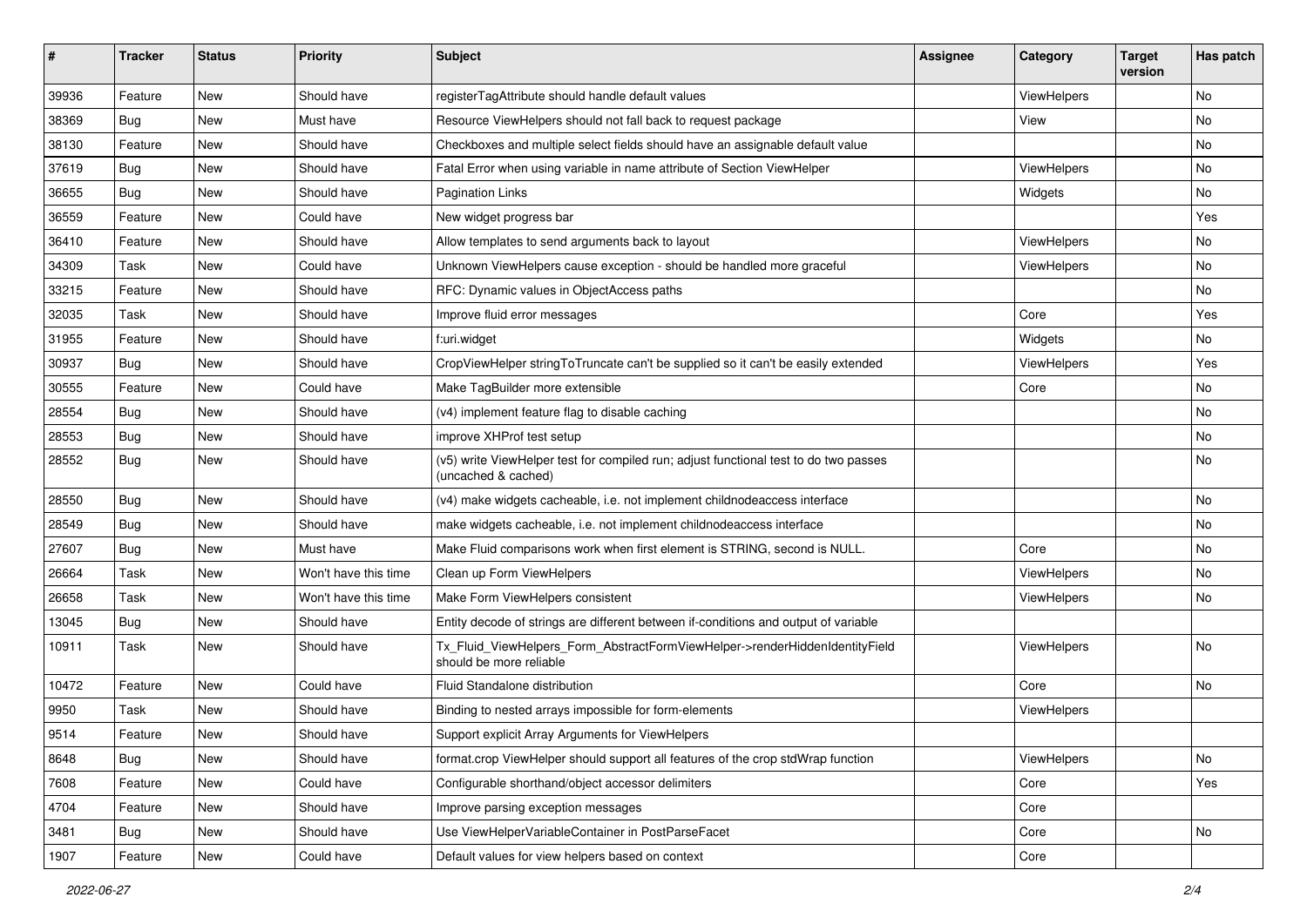| #     | <b>Tracker</b> | <b>Status</b>            | <b>Priority</b> | <b>Subject</b>                                                                                       | <b>Assignee</b>              | Category           | <b>Target</b><br>version | Has patch |
|-------|----------------|--------------------------|-----------------|------------------------------------------------------------------------------------------------------|------------------------------|--------------------|--------------------------|-----------|
| 46091 | Task           | Needs<br>Feedback        | Should have     | Show source file name and position on exceptions during parsing                                      |                              |                    |                          | No        |
| 45345 | Feature        | Needs<br>Feedback        | Should have     | Easy to use comments for fluid that won't show in output                                             |                              |                    |                          |           |
| 8989  | Feature        | Needs<br>Feedback        | Could have      | Search path for fluid template files                                                                 |                              | View               |                          | No        |
| 3291  | Feature        | Needs<br>Feedback        | Should have     | Cacheable viewhelpers                                                                                |                              |                    |                          | No        |
| 65424 | <b>Bug</b>     | Under Review             | Should have     | SelectViewHelper must respect option(Value Label)Field for arrays                                    |                              | ViewHelpers        |                          | <b>No</b> |
| 52536 | <b>Bug</b>     | <b>Under Review</b>      | Should have     | Errorclass not set if no property-attribute set                                                      |                              |                    |                          |           |
| 50888 | Bug            | Under Review             | Should have     | WSOD by changing name of section and if Fluid caches are generated                                   |                              |                    |                          | <b>No</b> |
| 49756 | Feature        | <b>Under Review</b>      | Should have     | Select values by array key in checkbox viewhelper                                                    |                              |                    |                          | No        |
| 47006 | Bug            | Under Review             | Should have     | widget identifier are not unique                                                                     |                              |                    |                          | <b>No</b> |
| 46257 | Feature        | Under Review             | Should have     | Add escape sequence support for Fluid                                                                |                              | Core               |                          | <b>No</b> |
| 34682 | Bug            | Under Review             | Should have     | Radio Button missing checked on validation error                                                     |                              | <b>ViewHelpers</b> |                          | No        |
| 5636  | Task           | Under Review             | Must have       | Form_RadioViewHelper and CheckBoxViewHelper miss check for existing object<br>before it is accessed. |                              |                    |                          | <b>No</b> |
| 52419 | <b>Bug</b>     | New                      | Should have     | Wrong PHPDocs notation for default value inline f:translate viewhelper                               |                              |                    | 2.0                      | <b>No</b> |
| 54195 | Task           | New                      | Should have     | Rename and move FormViewHelper's errorClass value, currently 'f3-form-error'                         | Adrian Föder                 | <b>ViewHelpers</b> |                          | <b>No</b> |
| 51239 | Bug            | <b>Under Review</b>      | Must have       | AbstractViewHelper use incorrect method signature for "\$this->systemLogger->log()"                  | Adrian Föder                 | Core               |                          | Yes       |
| 58862 | Bug            | Needs<br>Feedback        | Should have     | FormViewHelper doesn't accept NULL as value for \$arguments                                          | Bastian<br>Waidelich         | <b>ViewHelpers</b> |                          | Yes       |
| 59057 | Bug            | <b>Under Review</b>      | Must have       | Hidden empty value fields shoud be disabled when related field is disabled                           | Bastian<br>Waidelich         | <b>ViewHelpers</b> |                          | <b>No</b> |
| 53806 | Bug            | <b>Under Review</b>      | Should have     | Paginate widget maximumNumberOfLinks rendering wrong number of links                                 | <b>Bastian</b><br>Waidelich  | Widgets            |                          | No        |
| 3725  | Feature        | New                      | Could have      | <b>CSS Engine</b>                                                                                    | Christian Müller             | <b>ViewHelpers</b> |                          | No        |
| 33628 | Bug            | Needs<br>Feedback        | Must have       | Multicheckboxes (multiselect) for Collections don't work                                             | Christian Müller             | <b>ViewHelpers</b> |                          | No        |
| 55008 | <b>Bug</b>     | <b>Under Review</b>      | Should have     | Interceptors should be used in Partials                                                              | Christian Müller             |                    |                          | No        |
| 37095 | Feature        | New                      | Should have     | It should be possible to set a different template on a Fluid TemplateView inside an<br>action        | Christopher<br><b>Hlubek</b> |                    |                          | No.       |
| 43346 | Feature        | Under Review             | Should have     | Allow property mapping configuration via template                                                    | Karsten<br>Dambekalns        | ViewHelpers        | 2.1                      | <b>No</b> |
| 8491  | Task           | <b>Needs</b><br>Feedback | Should have     | link.action and uri.action differ in absolute argument                                               | Karsten<br>Dambekalns        | <b>ViewHelpers</b> |                          | <b>No</b> |